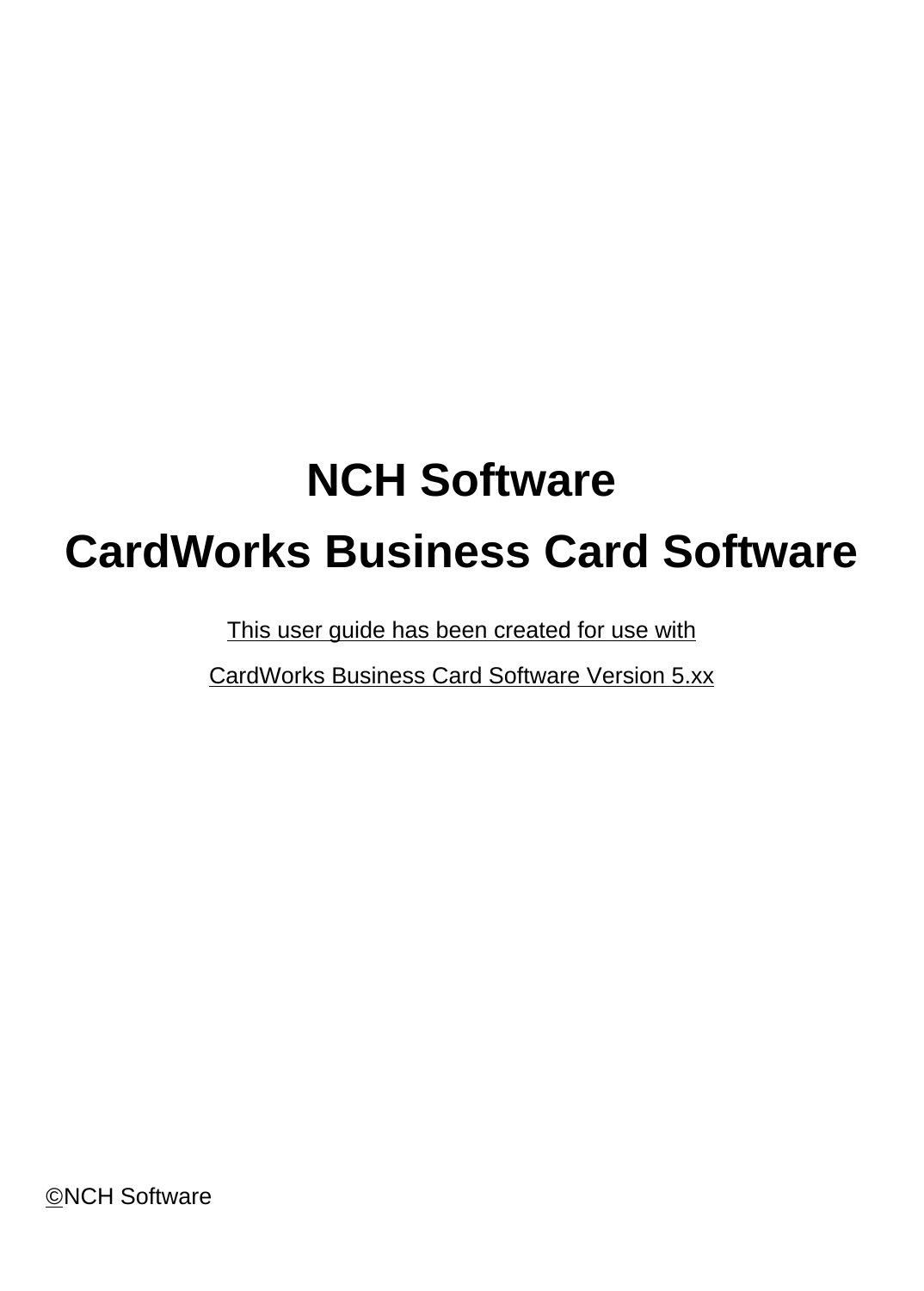# **Technical Support**

If you have difficulties using CardWorks Business Card Software please read the applicable topic before requesting support. If your problem is not covered in this user guide please view the up-to-date CardWorks Business Card Software Online Technical Support at

# <www.nchsoftware.com/businesscard/support.html>.

If that does not solve your problem, you can contact us using the technical support contacts listed on that page.

# **Software Suggestions**

If you have any suggestions for improvements to CardWorks Business Card Software, or suggestions for other related software that you might need, please post it on our Suggestions page at <www.nch.com.au/suggestions/index.html>.

Many of our software projects have been undertaken after suggestions from users like you. You get a free upgrade if we follow your suggestion.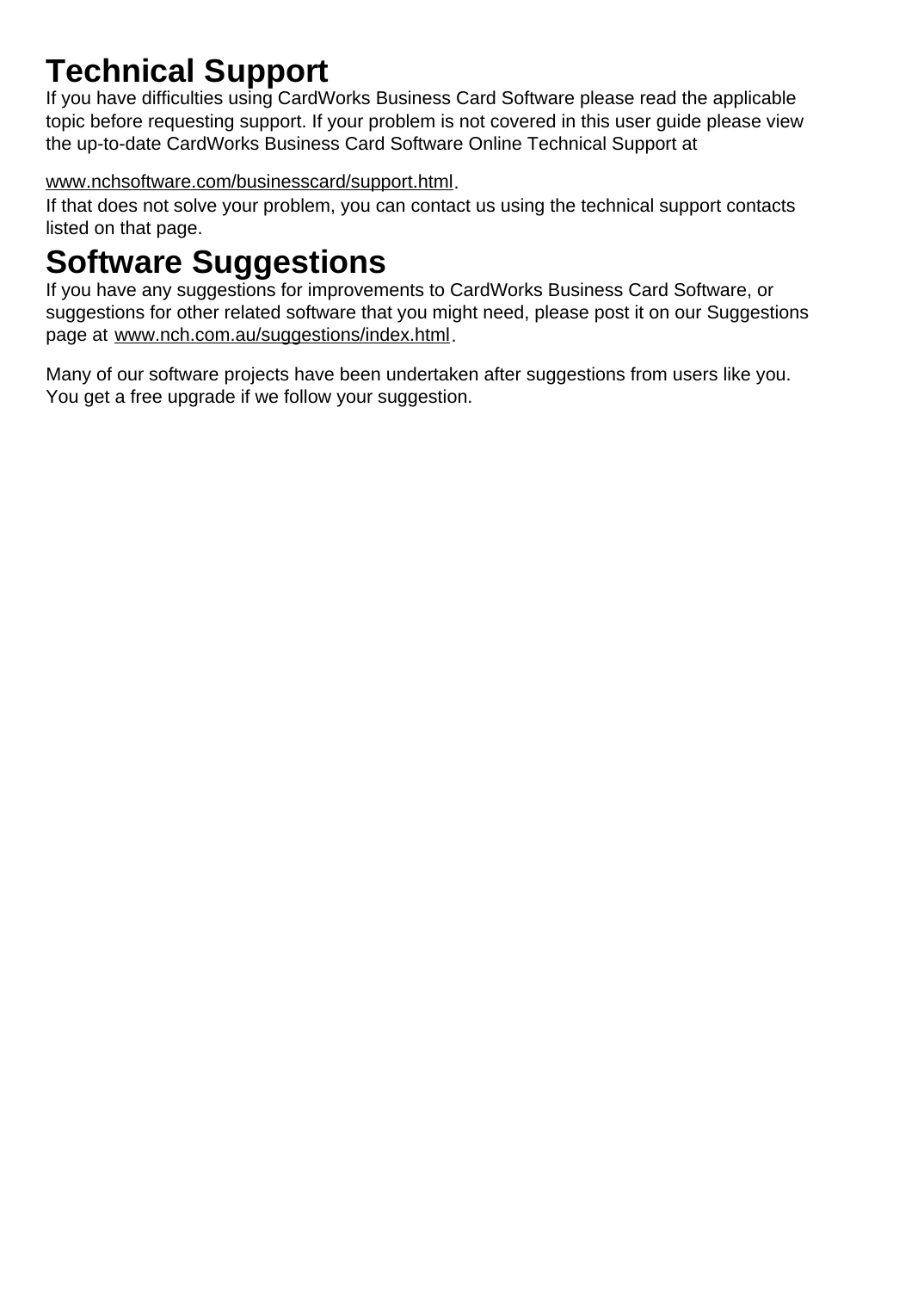# **CardWorks Business Card Software**

# **Contents**

| $\label{prop:nonlinear} \textit{Introduction} \textit{} \textit{} \textit{} \textit{} \textit{} \textit{} \textit{} \textit{} \textit{} \textit{} \textit{} \textit{} \textit{} \textit{} \textit{} \textit{} \textit{} \textit{} \textit{} \textit{} \textit{} \textit{} \textit{} \textit{} \textit{} \textit{} \textit{} \textit{} \textit{} \textit{} \textit{} \textit{} \textit{} \textit{} \text$ | $\overline{2}$ |
|----------------------------------------------------------------------------------------------------------------------------------------------------------------------------------------------------------------------------------------------------------------------------------------------------------------------------------------------------------------------------------------------------------|----------------|
|                                                                                                                                                                                                                                                                                                                                                                                                          | 3              |
|                                                                                                                                                                                                                                                                                                                                                                                                          | $\overline{4}$ |
|                                                                                                                                                                                                                                                                                                                                                                                                          | 5              |
|                                                                                                                                                                                                                                                                                                                                                                                                          | 6              |
|                                                                                                                                                                                                                                                                                                                                                                                                          | 7              |
|                                                                                                                                                                                                                                                                                                                                                                                                          | 8              |
|                                                                                                                                                                                                                                                                                                                                                                                                          | 9              |
|                                                                                                                                                                                                                                                                                                                                                                                                          | 10             |
|                                                                                                                                                                                                                                                                                                                                                                                                          | 11             |
|                                                                                                                                                                                                                                                                                                                                                                                                          | 12             |
|                                                                                                                                                                                                                                                                                                                                                                                                          | 13             |
|                                                                                                                                                                                                                                                                                                                                                                                                          | 14             |
| $\sim$ $\sim$ $\sim$                                                                                                                                                                                                                                                                                                                                                                                     |                |

#### **Screen References** Coloot Tomplates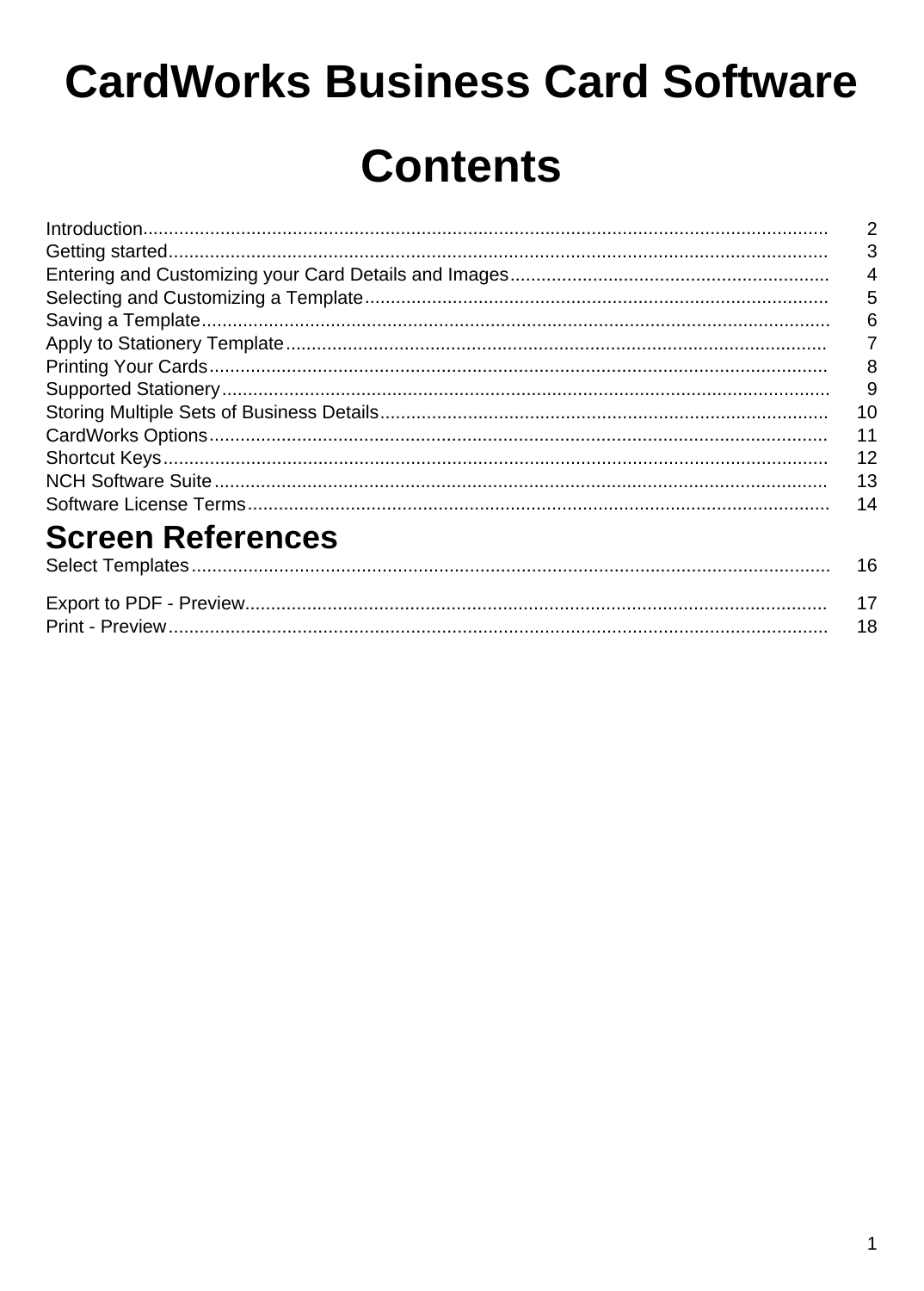# **Introduction**

Thank you for installing CardWorks Business Card Software.

CardWorks is a business card creator software program for Windows and Mac. It comes with a variety of professional quality templates that you can select from to create your own business cards without any further modification. All you have to do is enter your details, select the template design you like, and then CardWorks will handle the rest for you. You can print the business cards on your own ink jet or laser printer, or better yet, save it as PDF file and send it to your favorite print shop.

CardWorks is designed to be very easy and intuitive to use. Within minutes you will be able to design and print professional-looking business cards yourself.

#### **Features**

- Wide selection of design templates and color schemes
- Supports standard paper sizes
- Supports popular Avery Business Card templates
- Print single- or double-sided cards
- Save as PDF file to take to the print shop
- Stores names and addresses for multiple businesses
- Supports many file formats for adding a logo and a photo including ipg, gif, tiff, bmp and png
- Simple and intuitive interface
- Designed to be very easy to use for day-to-day operation

### **System Requirements**

Windows XP / Vista / 7 / 8 / 10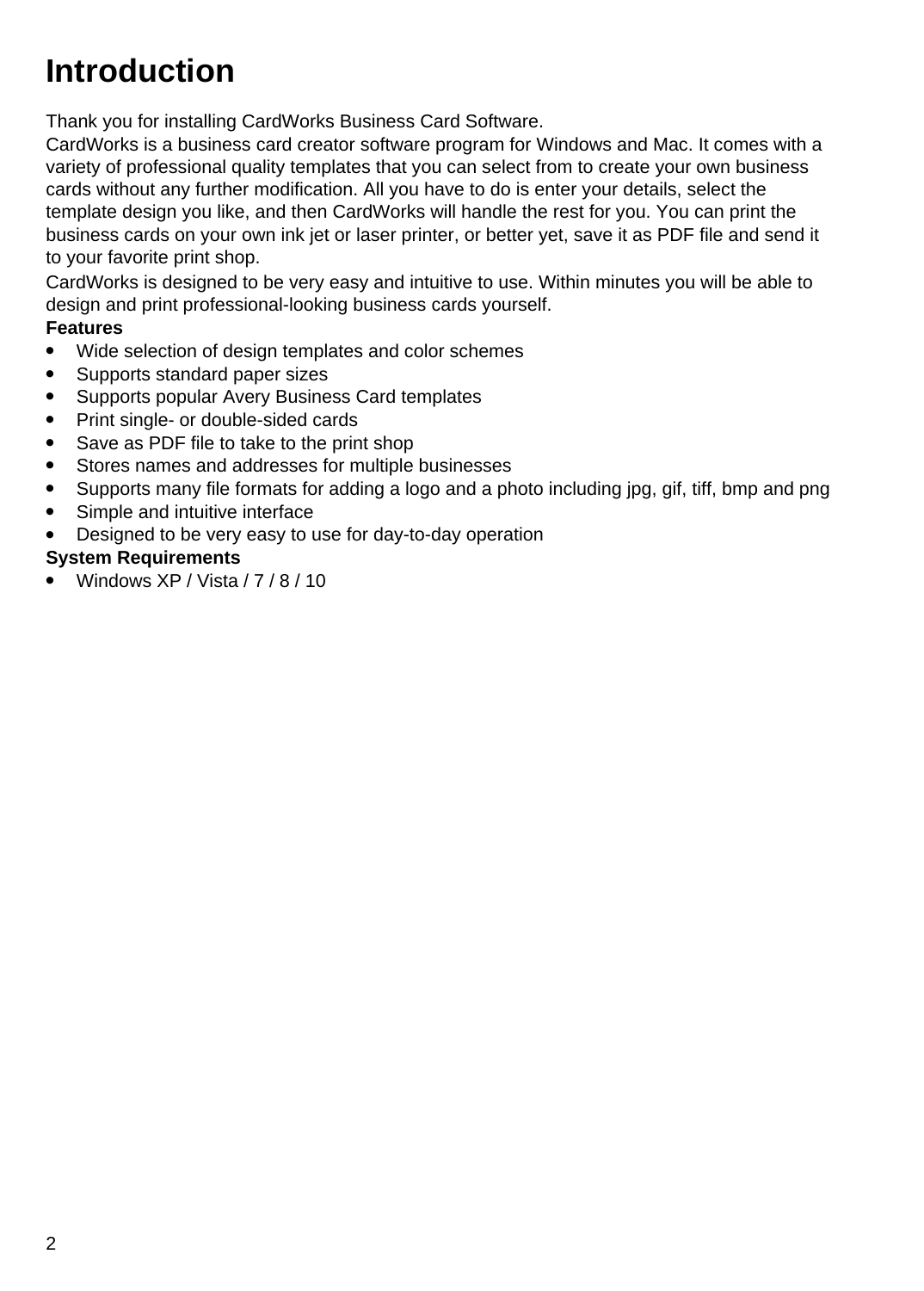# **Getting started**

It's easy to create a business card with CardWorks. Just follow these simple steps:

- Select a template from the thumbnail previews. The selected template will appear in the preview area below. More templates can be downloaded by clicking the **Download more templates** button located above the template preview thumbnails. Learn more about templates from the [Templates](templates.html) topic in this manual.
- Select a Stationery Template from the **Apply to Stationery Template** drop down menu. This allows you to set the print layout of your cards according to the type of printing paper you are using and the options available.
- Click any text field on the preview and its editing parameters will appear in the left panel. You can enter new text, change the font and select text alignment. If you don't want a text field to appear, leave the text in the left panel blank.
- Click the **Print** button on the toolbar to print the cards using your printer, or click the **Export**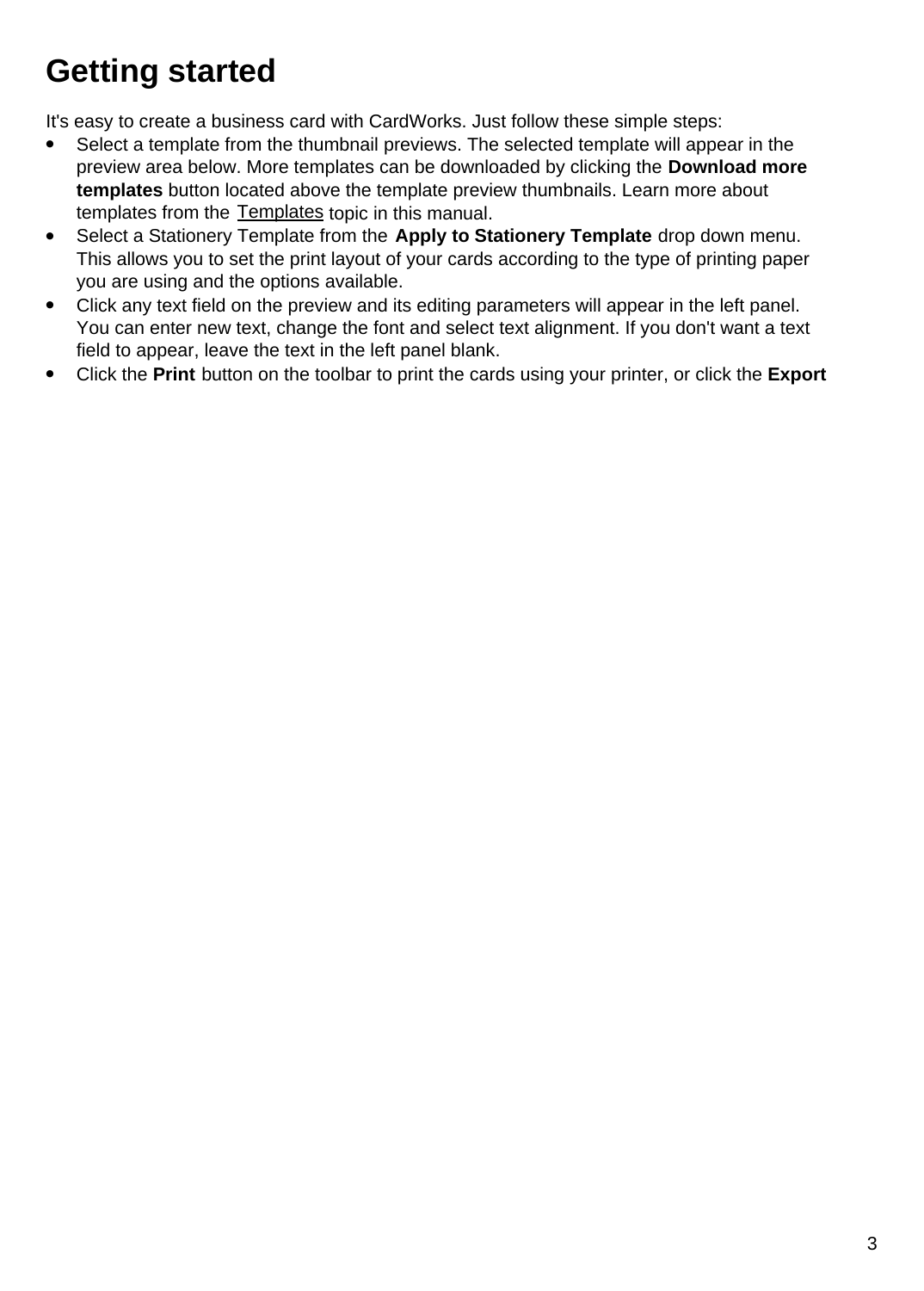# **Entering and Customizing your Card Details and Images**

### **Entering your business card details**

All business details can be edited in the left panel, either by selecting a text field from the preview to make that field's text options appear in the left panel, or by selecting the name of the text field from the **Set Business Information** drop menu located at the top of the left panel. To add your business details, simply replace the default text in the left panel with the text you want to appear on your business card. If you do not want to include a certain text field on your card, leave the text field blank.

To reposition any text on the card, click the text in the preview panel and drag it to a new location. If your text is cut off in the preview panel, select the text on the preview panel and adjust the bounding lines around the text to increase the size of the text area.

#### **Add a logo or photo**

To add a logo or photo, select **Logo** or **Photo** from the **Set Business Information** drop menu in the left panel, then click the **Add** button to the right of the image fields to browse for your image. To remove a logo or photo, click on the Delete button next to the image. The Delete button is enabled only when the current chosen image is different from the original one of the template. CardWorks supports a wide range of popular image formats including jpg, gif, bmp, png and tif. You can also use our image converter software [Pixillion](http://nchsoftware.com/imageconverter) for more image conversion options.

Images can be resized in the preview panel using the grey bounding lines that appear around the image. Hover the mouse cursor over one of these grey lines until the cursor changes to a double-arrow, then click and drag the line in or out to increase or decrease the size of the image.

Change the position of the image by clicking in the center of the image and dragging it to a new location.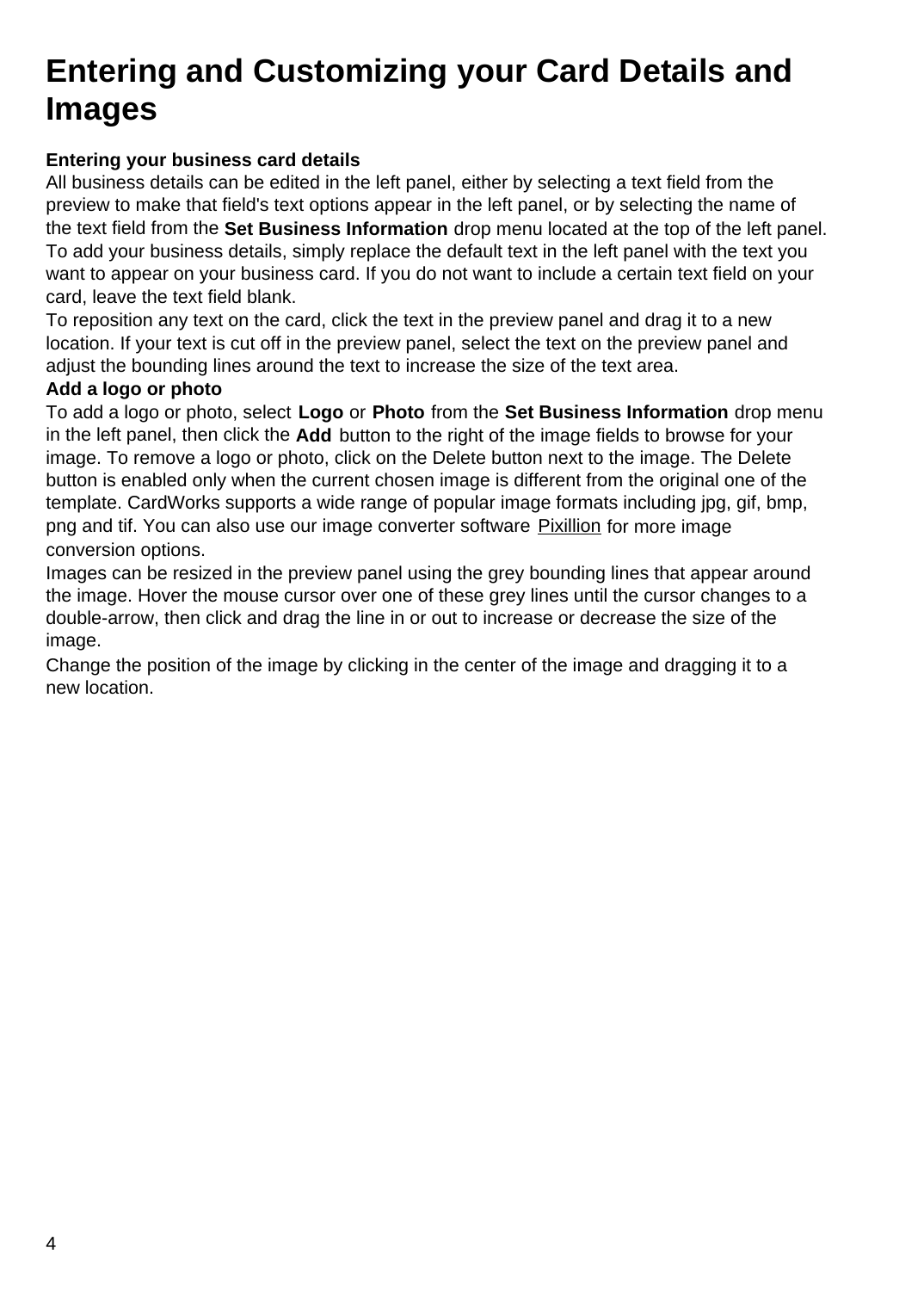# **Selecting and Customizing a Template**

### **Selecting and previewing a template design**

CardWorks displays a list of templates in the top right panel under the heading **Select Your Design.** By default, all the templates are shown as double-sided, with the front side on the top and the back side underneath. You can view the templates in a variety of color schemes by selecting a new color scheme from the drop down list. If you only want to create one-sided business cards, you can do so by adjusting the settings in the Options dialog.

To preview any template, simply mouse over the template. To apply the template as your design, click on it.

Additional templates are available for download by clicking the **Download more templates** button located above the template thumbnails.

#### **Select a Stationery Template**

Cardworks displays a list of stationery templates that are available for use when you are ready to print your cards. Depending on the type of stationery you are using, you can find the types of templates supported and choose the one that best works for you. You can choose from a single card layout or up to a 10 card layout.

#### **Customizing your card**

CardWorks does not allow you to build a card from scratch, but you can use the given tools to use your own card design. The easiest way to do so is to start by using the **Simple** template, which has a white background and comes with the default text fields.

To use your own background, you will have to create the background in another program, such as [PhotoPad](http://www.nchsoftware.com/photoeditor/index.html) or [DrawPad](http://www.nchsoftware.com/drawpad/index.html), and then import it into CardWorks. To add a new background, click the **Set Business Information** drop menu in the left panel and select either **Front Template Background** or **Back Template Background,** and then click the **Add** button to add your background to the card. If you want to reuse the original background, click the **Delete** button. The Delete button is enabled only when the current chosen image is different from the original one of the template.

To customize your text, select the text field on the card and adjust the text attributes in the left panel. You can reposition any text on the preview by clicking and dragging it to a new position.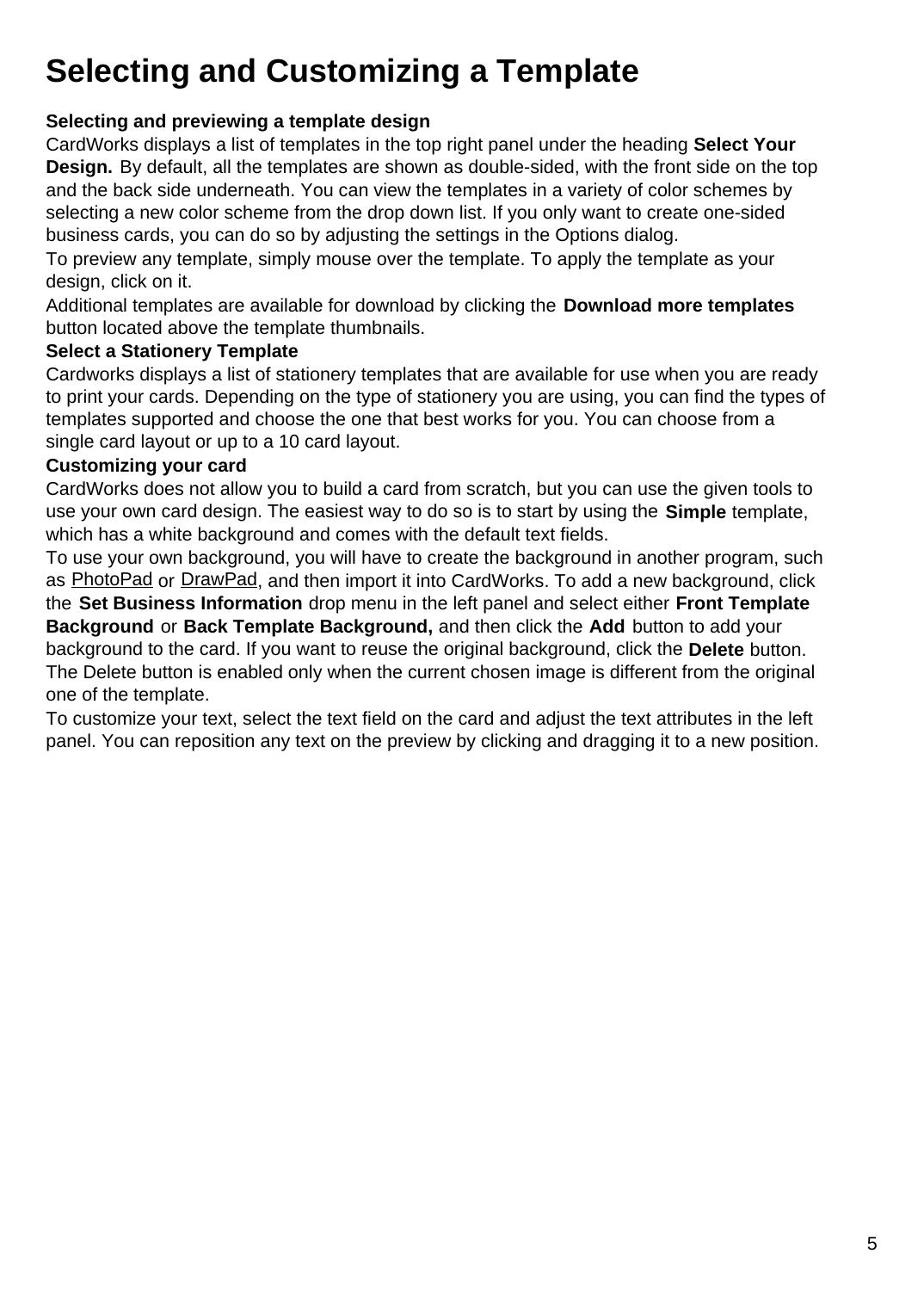# **Saving a Template**

### **Saving a template**

You can save your designed template for later use.

To save a template, simply select the template you want to save and choose **Save Template** from **File** menu item or click on **Save As** button. A new template will be created and stored. The current selected images will become the original images of the new template. You can then open a saved template by using **Open Template** from **File** menu item.

Note: The **Save As** on tool bar is used to save a new template from the current selected template, it does not save business information set. If you want to save as the current business information set, please click button "Add a new business information set" on the left panel and then choose "Pre-fill" in the consequent dialog.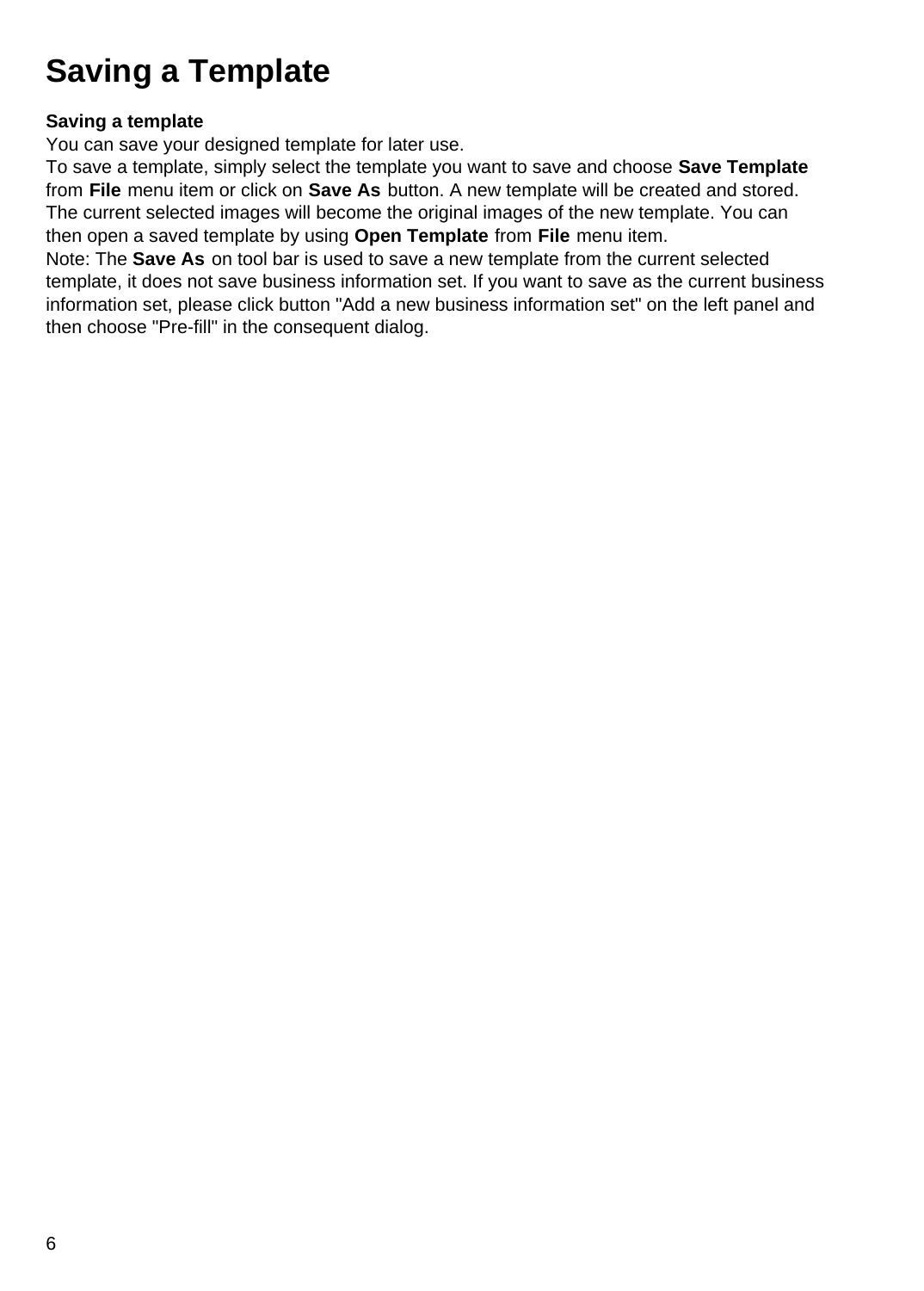# **Apply to Stationery Template**

## **Apply to Stationery Template**

You can specify at the design stage which stationery you want to use for printing your business cards.

Clicking on the drop-down list locating above the list of templates. Select your chosen stationery. Your current design card will be adjusted to fit your selected stationery. This setting will be kept when you go to the [printing dialog](printing.html). It makes sure what you design is what you print.

If you do not select any specific stationery, the card size parameters provided in [Options dialog](cardoptions.html)

For more information about stationery, please refer to [Supported Stationery](stationery.html).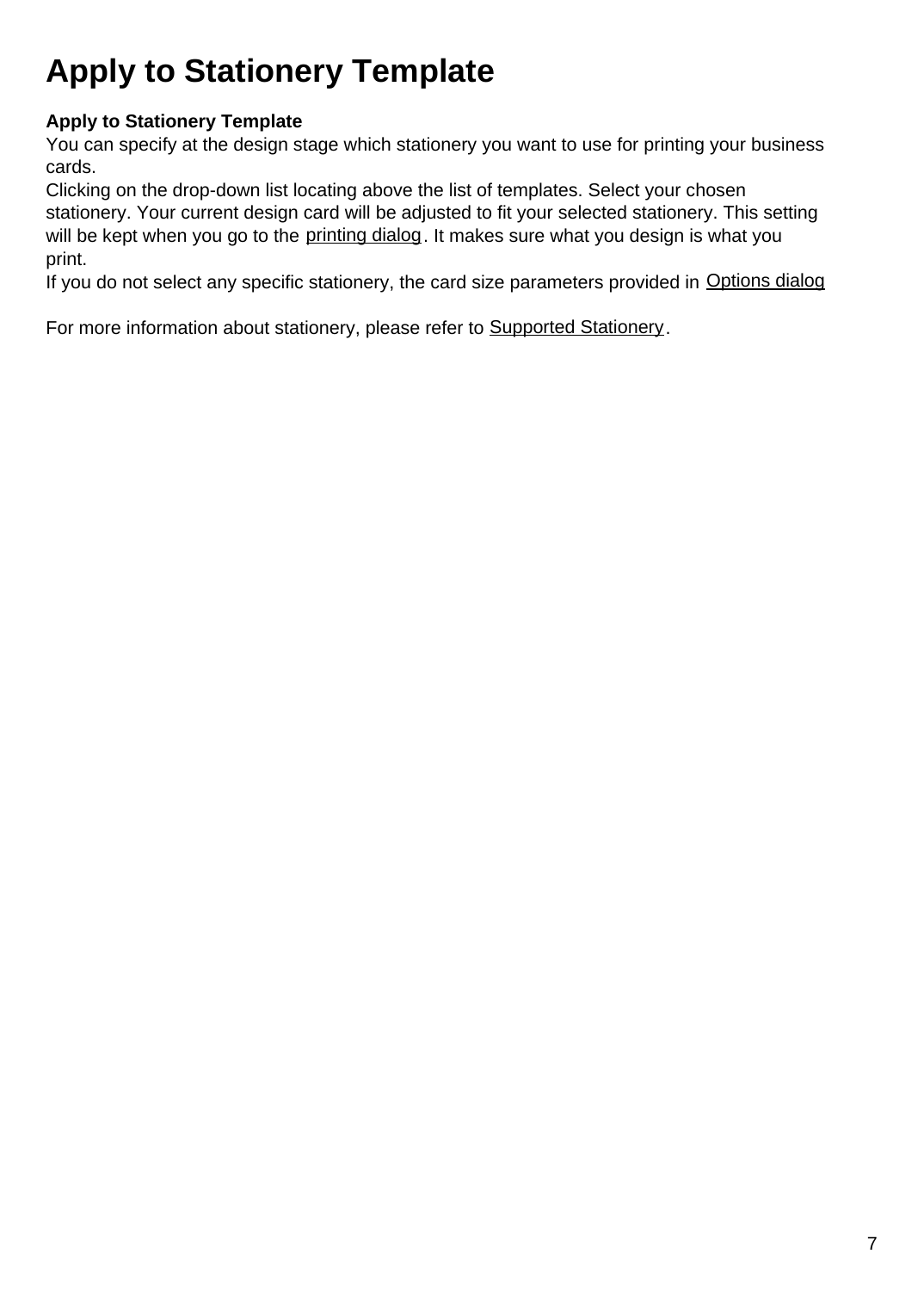# **Printing Your Cards**

#### **Print/export your business card design**

Once you are happy with the template design you selected, you can proceed to print the business cards using your printer, or export to PDF to send to a professional print shop. Clicking on either the Print or Export button will open the Print Preview or Export To PDF Preview window which allows you to adjust all the layout settings as well as the stationery.

- Stationery for printing cards: select the stationery you will use for printing your business cards. Please refer to [Supported Stationery](stationery.html) for more information.
- Number of printing cards: specify how many cards you would like to print.
- Top Margin: the margin from the top of the page
- Left Margin: the margin from the left of the page
- Horizontal Gap: the horizontal margin between the cards
- Vertical Gap: the vertical margin between the cards
- Side To Print: if the double-sided card option is enabled from the Options dialog, select which side you want to print first
- Bleeds and Crop-marks: Enabling bleeds will ensure the colors on the card extend all the way to the edge when the cards are cut. Enabling crop-marks allows you to see approximately where the edges will be cut on the card.
- Print only text: Enabling print only text allows you to print only text on the card.
- Duplex print adjustment for back side: Do some adjustment for long-side duplex printing. It is only for Print Preview.

Once the settings are correct, click the Print button to print the cards with your printer or click the Export button to save as a PDF file, depending on which preview you opened.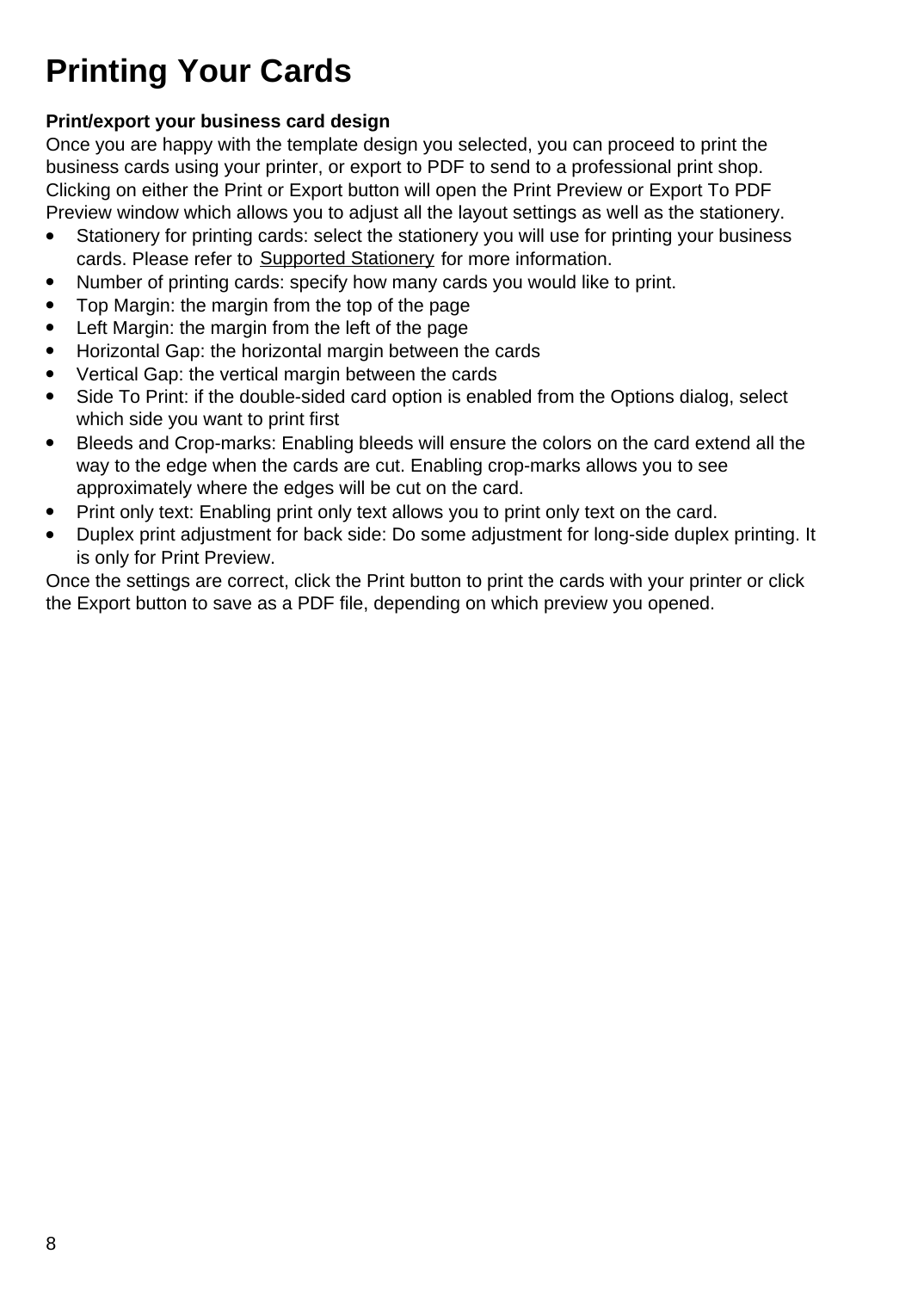# **Supported Stationery**

### **Supported stationery**

CardWorks supports standard paper sizes and popular Avery Business Card templates. Click the drop down menu under **Apply to Stationery Template** to select from a list of templates available. Also clicking on either the Print or Export button will open the Print Preview or Export To PDF Preview, window which allows you to set the stationery for printing your business cards.

You can either select standard paper sizes or a specific Avery Business Card template. There are three standard paper sizes including A4, US Letter and US Legal for you to select. If you select one of these general paper sizes, the Card Size Settings from [Options dialog](cardoptions.html) will be used. You can also specify how many cards you would like to print out. You can also specify number of cards you want in a single page such as 8 cards (4x2), 10 cards (5x2), or custom. In custom mode, adjusting appropriate layout parameters including Top Margin, Left Margin, Horizontal Gap and Vertical Gap is a key to meet your needs.

CardWorks also supports popular Avery Business Card templates on which you can print 8 or 10 cards with A4 and US Letter paper settings. Select the item for the list which is correspondent to the Avery Business Card paper you use. Although you can adjust layout parameters, you are not recommended to do so except your designed business cards are not

well aligned with the Avery Business Card papers. We recommend you print on a plain paper and check the printed result with your Avery stationery before printing on real Avery stationery.

Please refer to [Print/export your business card design](printing.html) for more information about adjusting card layout for printing or exporting.

Once the settings are correct, click the Print button to print the cards with your printer or click the Export button to save as a PDF file, depending on which preview you opened.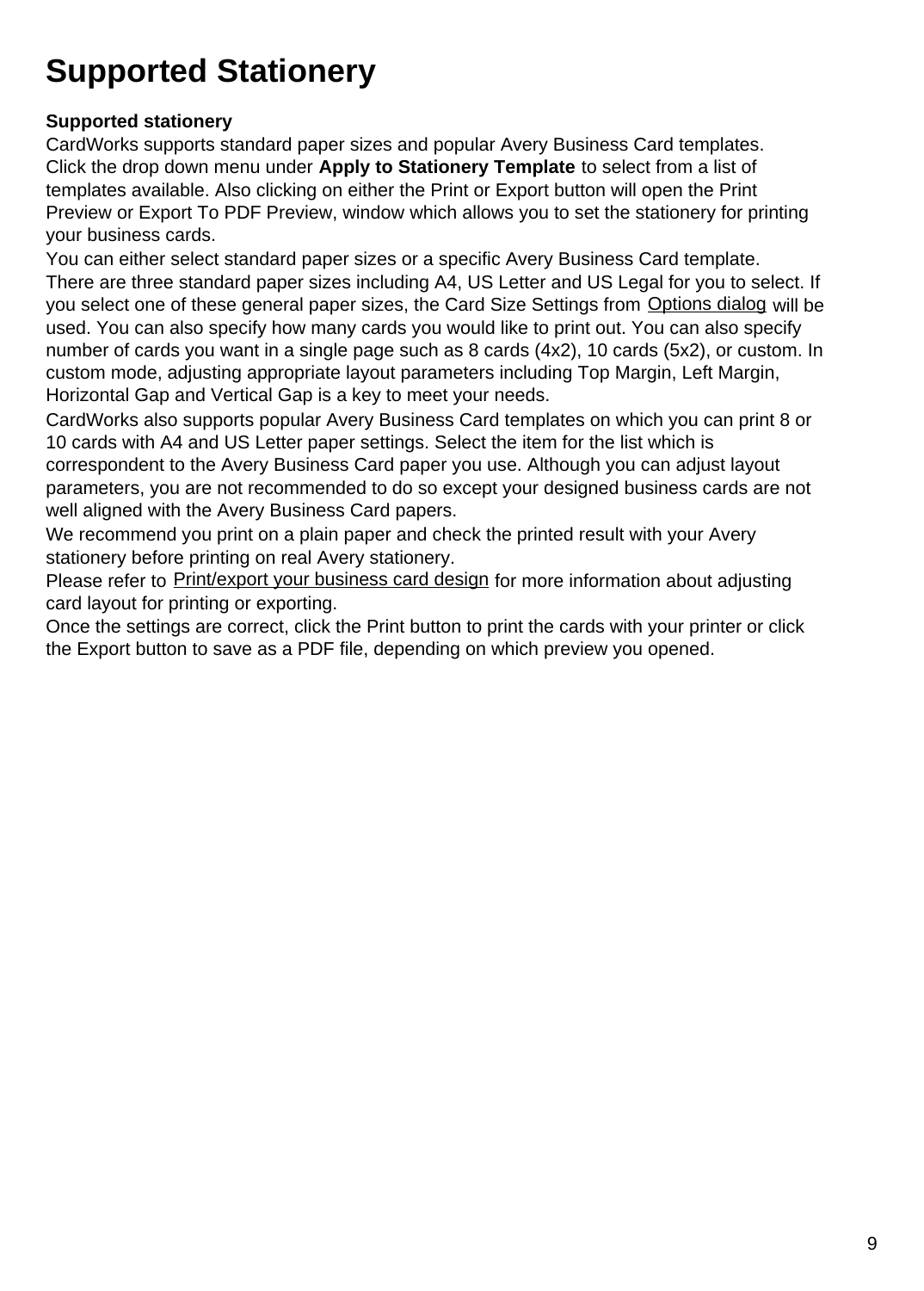# **Storing Multiple Sets of Business Details**

CardWorks automatically saves the details you enter for later use. By default, the first time you enter information, it is saved under the "Default" profile. To create a new profile, simply click on the button located next to the Business Information Set drop-down menu and enter a name for the new set. You may be asked if you would like to pre-fill the organization details from the current business set you are on. Selecting **Pre-fill** will transfer the text fields and settings. You can then edit the font sizes and positions as needed in the new business set.

You can always switch between the profiles by selecting the profile from the **Select Business Information Set** drop menu. All the templates and the current card design will be automatically updated to reflect the new card details.

To delete a business information set, select the business name from the list and click the trash can icon to the right of the Business Information Set drop-menu.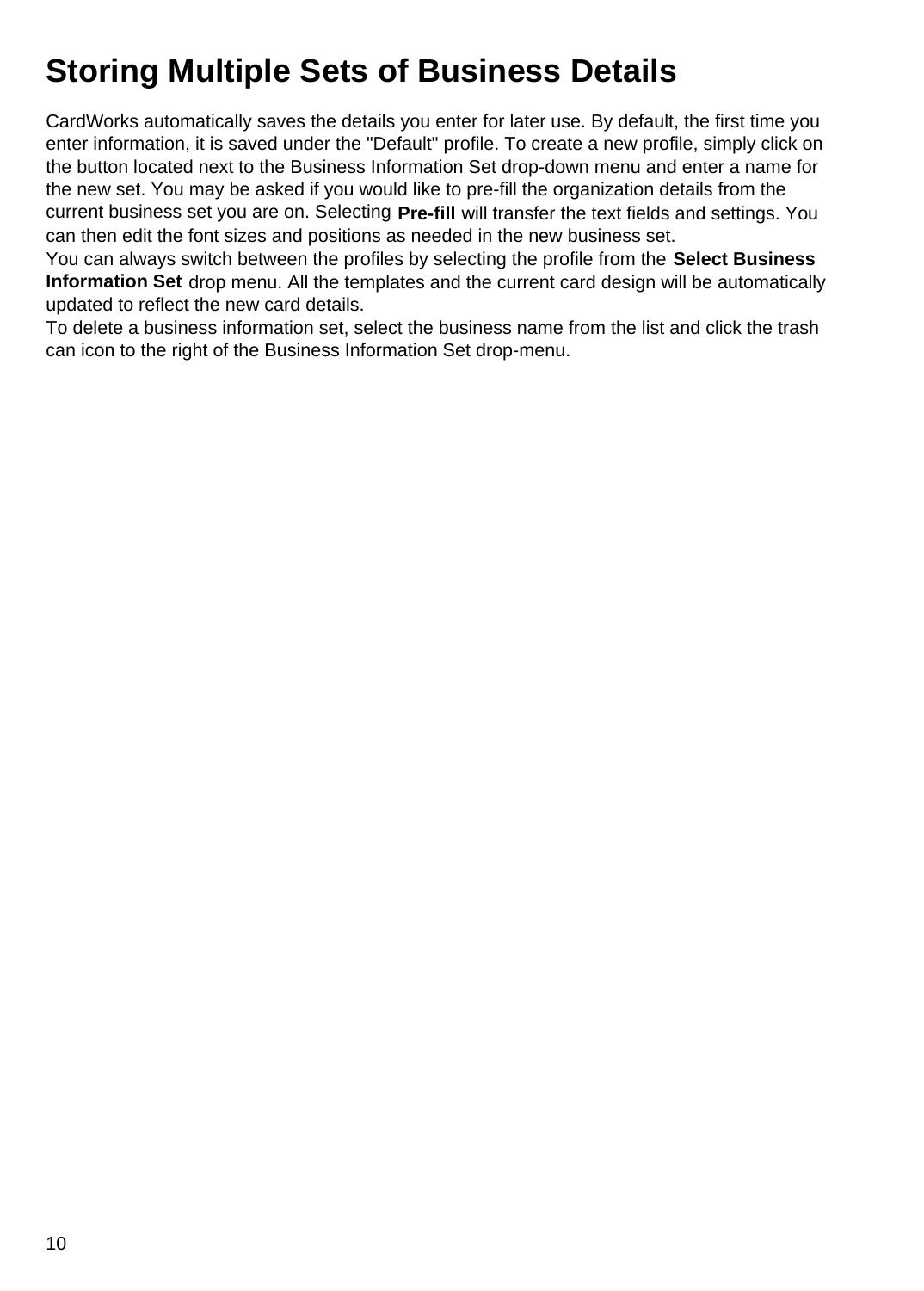# **CardWorks Options**

This dialog contains CardWorks Business Card Software Options, and can be found by clicking the Options button on the main toolbar.

#### **Card**

**Support creating one-sided business card only** - Check this box if you only need to create one side business cards. This will tell CardWorks to display or not display the back side of the templates.

**Default card size** - Select the card size that you would like to use.

#### **Regional**

**Display sizes in** - Select the card size unit that you would like to use.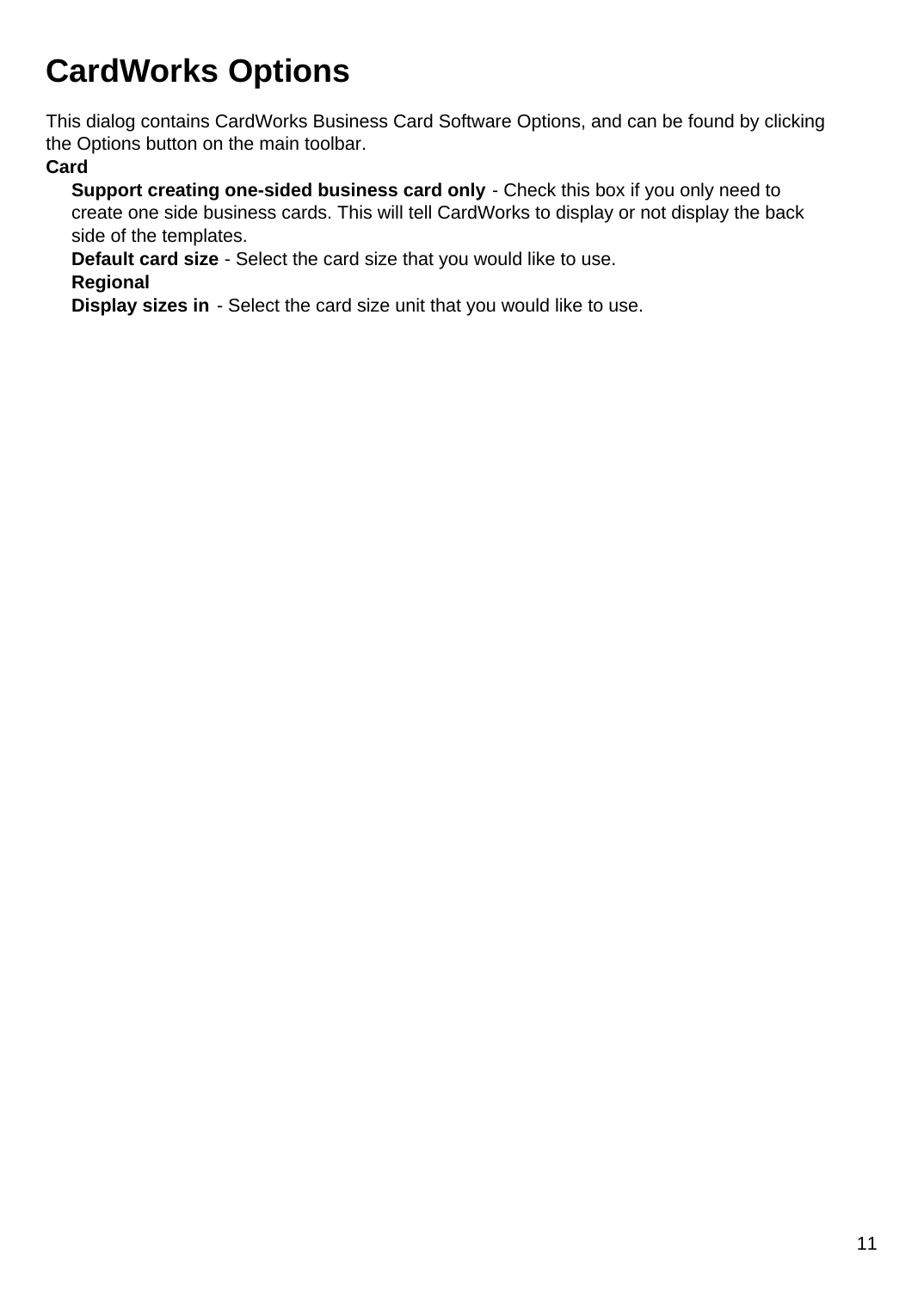# **Shortcut Keys**

The following shortcut key combinations can be used in CardWorks to save time: **Ctrl + O** Open Template **Ctrl + Shift + S** Save Template **Ctrl + P** Print **F1** Open Help Documentation **Alt+F4** Exit CardWorks **Enter** Print/Export PDF in preview window **ESC** Close preview window of print/export PDF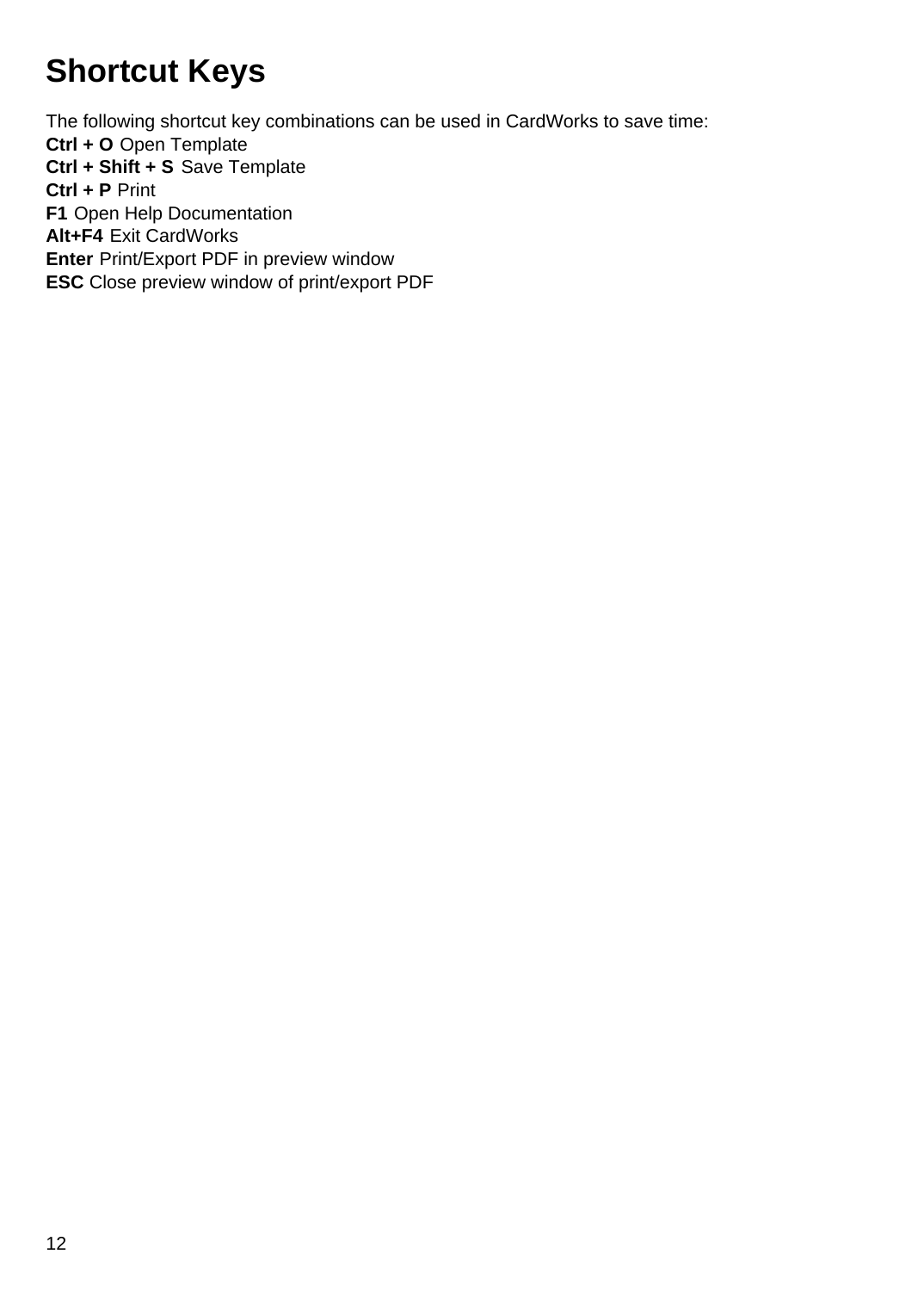# **NCH Software Suite**

This is a useful way to browse all the software available from NCH Software

You can see a set of products by type like Audio, Video and so on and view the product. From there you can try out the product and it will download and install it for you to trial. If you already have the product installed then you can click "Run It Now" and the program will be launched for you.

There is also a list of features for products in the category. Click on a feature, such as "Edit a Video File", to install a product with that ability.

#### **Search**

Search our website for products matching any keywords you type.

#### **See more of our software**

Browse our website for more software.

### **Subscribe to our newsletter**

You can subscribe to our newsletter for announcements of new releases and discounts. You can unsubscribe at any time.

#### **See the latest discounts for purchase**

See the latest discounts we are offering for purchasing our products.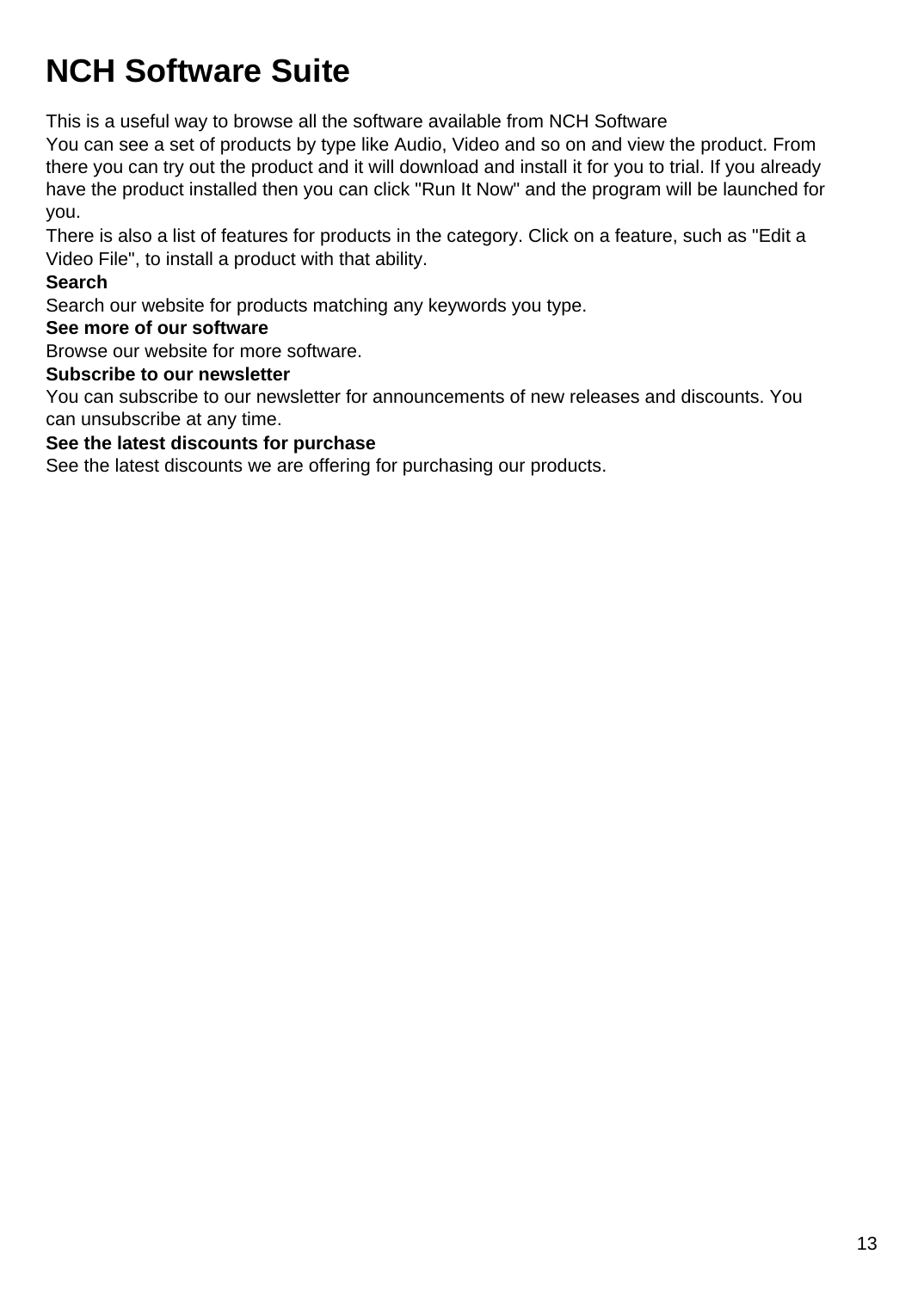# **Software License Terms**

This EULA limits our liability and is governed by an arbitration agreement and venue agreement. Please read below as these terms affect your rights.

1. The copyrights in this software and any visual or audio work distributed with the software belong to NCH Software and others listed in the about box. All rights are reserved. Installation of this software and any software bundled with or installed-on-demand from this software, including shortcuts and start menu folders, is licensed only in accordance with these terms.

2. By installing, using or distributing the software you, on your own behalf and on behalf of your employer or principal, agree to be bound by these terms. If you do not agree to any of these terms, you may not use, copy, transmit, distribute, nor install this software - return it to the place of purchase within 14 days to receive a full refund.

3. This software, and all accompanying files, data and materials, are distributed "as is" and with no warranties of any kind, whether express or implied except as required by law. If you intend to rely on this software for critical purposes you must test it fully prior to using it, install redundant systems and assume any risk.

4. We will not be liable for any loss arising out of the use of this software including, but not limited to, any special, incidental or consequential loss. Your entire remedy against us for all claims is limited to receiving a full refund for the amount you paid for the software.

5. You may not use this software in any circumstances where there is any risk that failure of this software might result in a physical injury or loss of life. You may not use this software if you do not regularly backup your computer, or do not have antivirus and firewall software installed on the computer, or keep sensitive data unencrypted on your computer. You agree to indemnify us from any claims relating to such unauthorized use.

6. You may copy or distribute the installation file of this software in its complete unaltered form but you may not, under any circumstances, distribute any software registration code for any of our programs without written permission. In the event that you do distribute a software registration code, you will be liable to pay the full purchase price for each location where the unauthorized use occurs.

7. Use of data collected by the software is subject to the NCH Software Privacy Statement which allows automatic anonymized collection of usage statistics in limited circumstances. 8. Choice of Law. If you reside in the United States, your relationship is with NCH Software, Inc, a United States company, and this agreement is governed by the laws and courts of Colorado. If you reside anywhere in the world outside of the United States, your relationship is with NCH Software Pty Ltd, an Australian company, and this agreement is governed by the laws and courts of the Australian Capital Territory. Such courts have continuing and exclusive jurisdiction over any dispute between you and us, regardless of the nature of the dispute. 9. U.S. Customers Only: Arbitration Agreement and Class Action Waiver: PLEASE READ THIS CAREFULLY. IT MAY AFFECT YOUR RIGHTS.

If you reside in the United States, NCH Software and you agree to arbitrate all disputes and claims between us. This agreement to arbitrate is intended to be broadly interpreted. References to "NCH" "you," and "us" include our respective subsidiaries, affiliates, agents, employees, predecessors in interest, successors, and assigns. This arbitration agreement does not preclude you from bringing issues to the attention of U.S. federal, state, or local agencies. Such agencies can, if the law allows, seek relief against us on your behalf. This Agreement evidences a transaction in interstate commerce, and thus the Federal Arbitration Act governs the interpretation and enforcement of this provision. This arbitration provision shall survive termination of this Agreement.

A party who intends to seek arbitration must first send to the other, by certified mail, a written Notice of Dispute ("Notice"). The Notice to NCH should be addressed to: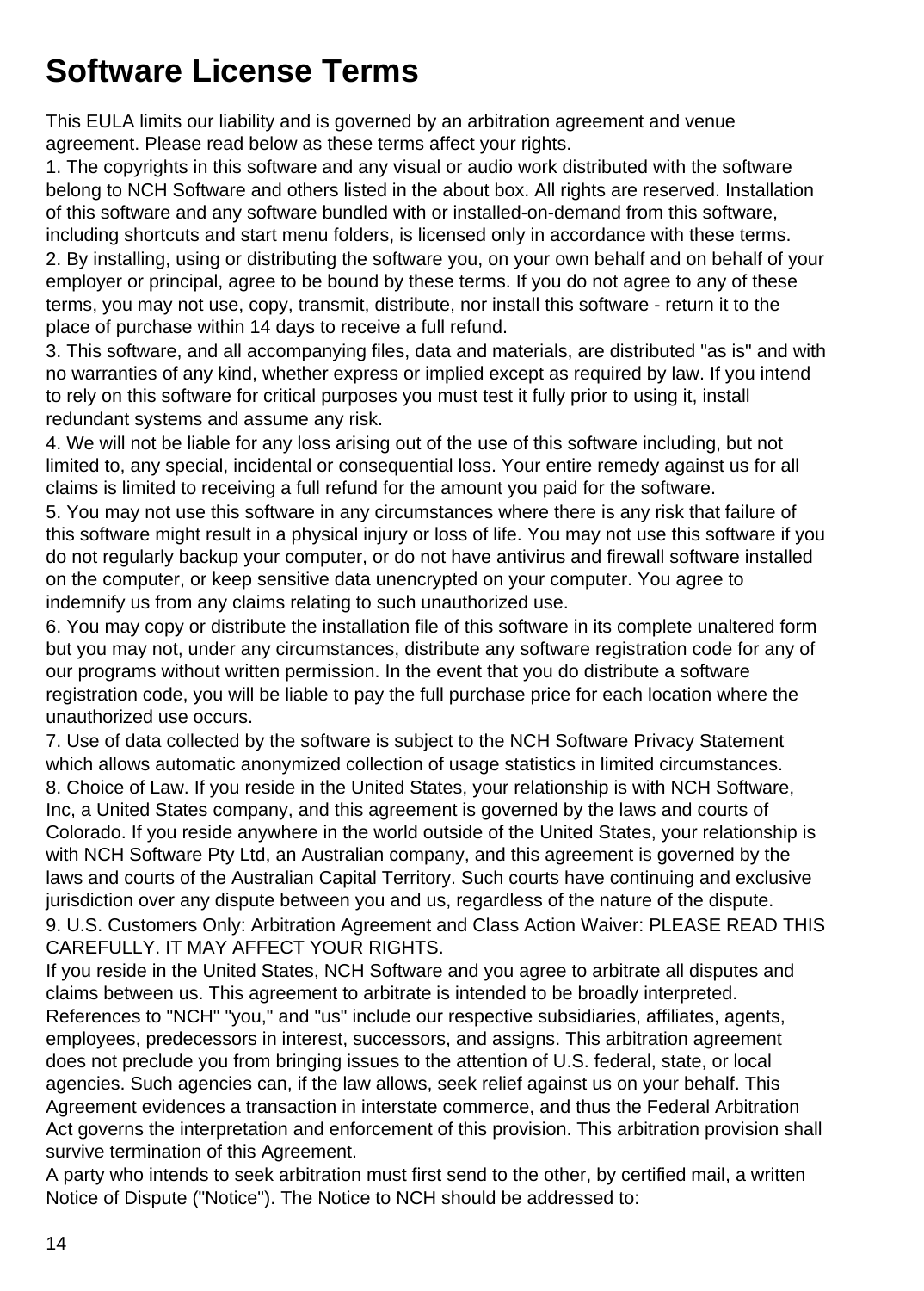Legal Department NCH Software, Inc. 6120 Greenwood Plaza Blvd, Ste 120 Greenwood Village CO, 80111 USA

("Notice Address"). The Notice must (a) describe the nature and basis of the claim or dispute; and (b) set forth the specific relief sought ("Demand"). If NCH and you do not reach an agreement to resolve the claim within 30 days after the Notice is received, you or NCH may commence an arbitration proceeding. The amount of any settlement offer made by NCH or you shall not be disclosed to the arbitrator.

A. The arbitration will be governed by the Commercial Arbitration Rules and the Supplementary Procedures for Consumer Related Disputes (collectively, "AAA Rules") of the American Arbitration Association ("AAA"), as modified by this Agreement, and will be administered by the AAA. The AAA Rules are available online at adr.org, by calling the AAA at 1-800-778-7879, or by writing to the Notice Address. The arbitrator is bound by the terms of this Agreement. All issues are for the arbitrator to decide, including issues relating to the scope and enforceability of the arbitration provision. Unless NCH and you agree otherwise, any arbitration hearings will take place in Greenwood Village Colorado. If your claim is for \$10,000 or less, we agree that you may choose whether the arbitration will be conducted solely on the basis of documents submitted to the arbitrator, through a telephonic hearing, or by an in-person hearing as established by the AAA Rules. If your claim exceeds \$10,000, the right to a hearing will be determined by the AAA Rules. Regardless of the manner in which the arbitration is conducted, the arbitrator shall issue a reasoned written decision. NCH will pay all AAA filing, administration, and arbitrator fees for any arbitration initiated in accordance with the notice requirements above. If, however, the arbitrator finds that either the substance of your claim or the relief sought in the Demand is frivolous or brought for an improper purpose then the payment of all such fees will be governed by the AAA Rules. In such case, you agree to reimburse NCH for all monies previously disbursed by it that are otherwise your obligation to pay under the AAA Rules. In addition, if you initiate an arbitration in which you seek more than \$75,000 in damages, the payment of these fees will be governed by the AAA rules. B. The arbitrator may award declaratory or injunctive relief only in favor of the individual party seeking relief and only to the extent necessary to provide relief warranted by that party's individual claim. YOU AND NCH AGREE THAT EACH MAY BRING CLAIMS AGAINST THE OTHER ONLY IN YOUR OR ITS INDIVIDUAL CAPACITY, AND NOT AS A PLAINTIFF OR CLASS MEMBER IN ANY PURPORTED CLASS OR REPRESENTATIVE PROCEEDING. Further, unless both you and NCH agree otherwise, the arbitrator may not consolidate more

than one person's claims, and may not otherwise preside over any form of a representative or class proceeding. If this specific provision is found to be unenforceable, then the entirety of this arbitration provision shall be null and void.

C. Notwithstanding any provision in this Agreement to the contrary, we agree that if NCH makes any future change to this arbitration provision (other than a change to the Notice Address) you may reject any such change by sending us written notice within 30 days of the change to the Arbitration Notice Address provided above. By rejecting any future change, you are agreeing that you will arbitrate any dispute between us in accordance with the language of this provision.

D. To opt out of this Arbitration Agreement and class action waiver send an Opt Out notice to the Notice Address stating "I am electing to opt out of the Arbitration Agreement and class action waiver contained in the Legal Terms applicable to my purchase of an NCH product." Your Opt Out Notice must include the date and proof of purchase. The Opt Out Notice must be postmarked no later than thirty (30) days after the date of purchase. A separate Opt Out Notice must be sent for each product purchased.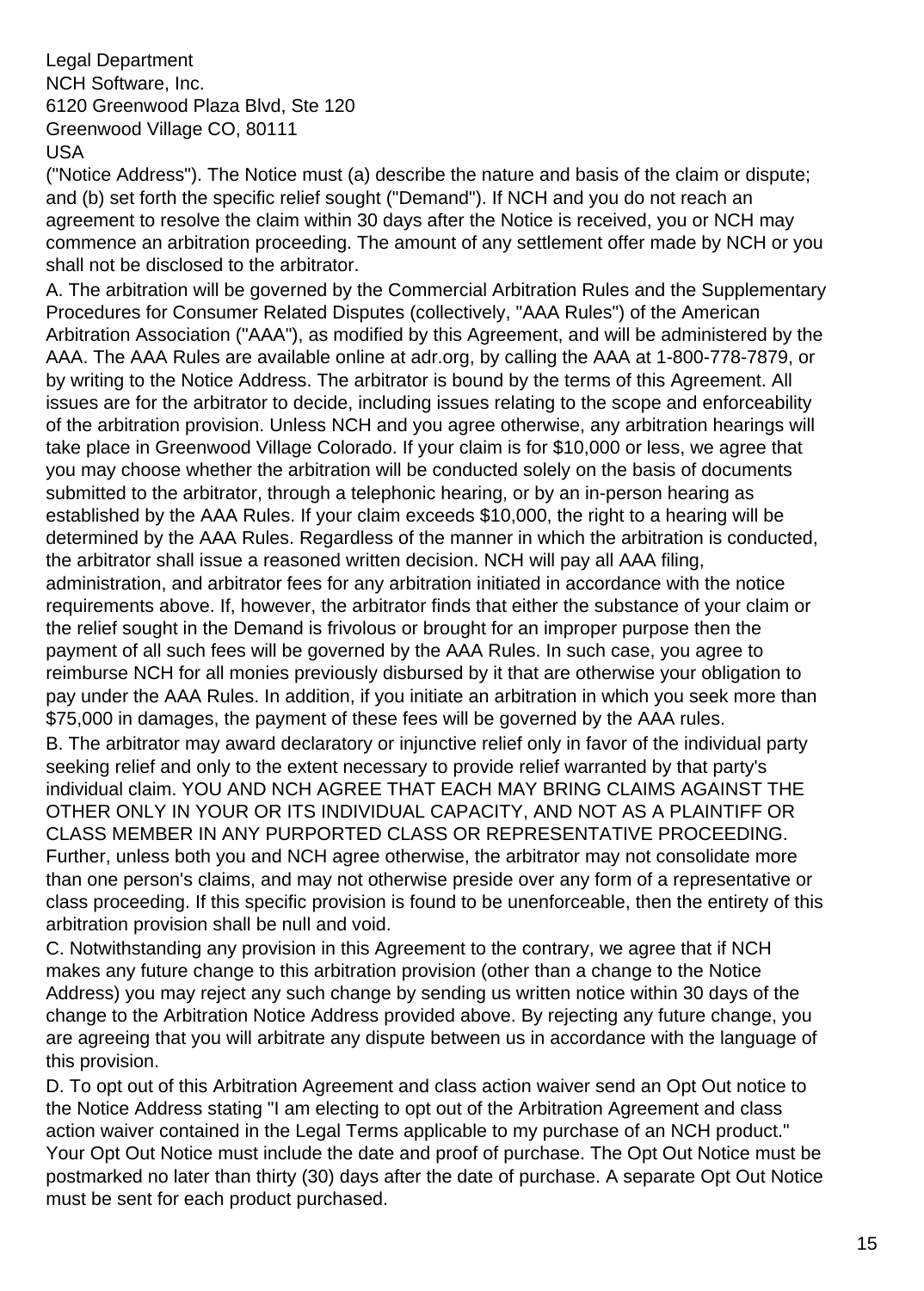# **Screen References - Select Templates**

This window allows you to select templates that can be downloaded and installed. Check the templates to be installed and click the Download button when finished.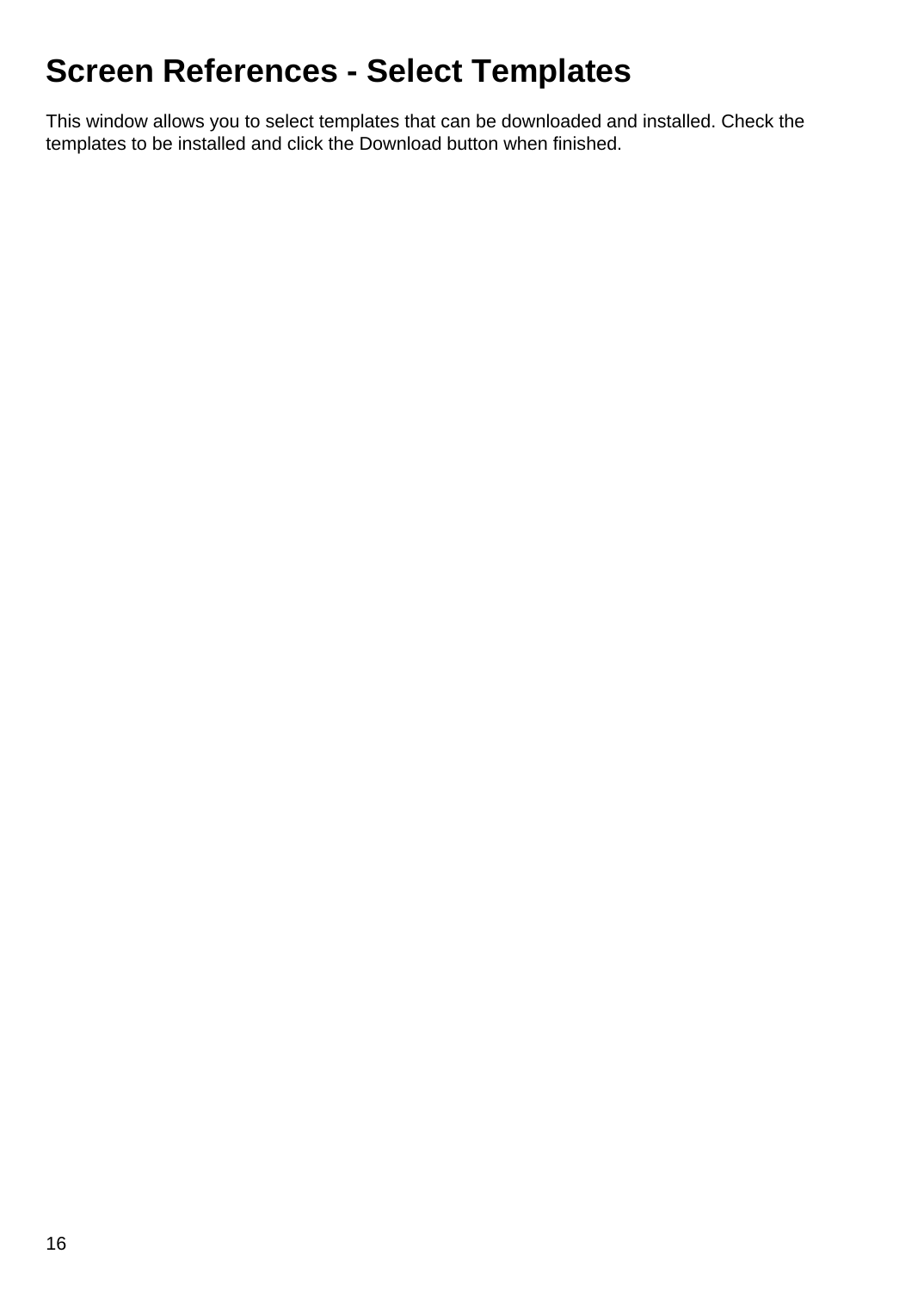# **Screen References - Export to PDF - Preview**

The "Export to PDF - Preview" dialog shows a preview of your cards layed out on a page, with the ability to export the result to a PDF file.

#### **Toolbar**

### **Export**

After configuring the options and checking the page preview, click here to select the file path of the PDF to export.

## **Front / Back**

Changes the page preview between the front and back sides.

### **Options**

#### **Stationery Settings**

Select the stationery. Please refer to [Supported Stationery](stationery.html) for more information.

### **Card Layout**

Adjust the number of cards printed on each page, the margins between the top of the page and the top of the cards, the left of the page and the left of the cards, and the gaps between the columns and rows of cards.

### **Side to Print**

Select whether to output the front sides of the cards only, the back sides of the cards only, or both sides.

### **Bleeds & Crop-Marks**

Adjust the bleeds (the area along the edge of a card that will be trimmed off when the card is cut to final size), and crop-marks (which indicate the exact place where the paper is to be trimmed).

#### **Print only text**

Check this box if you only need to print text.